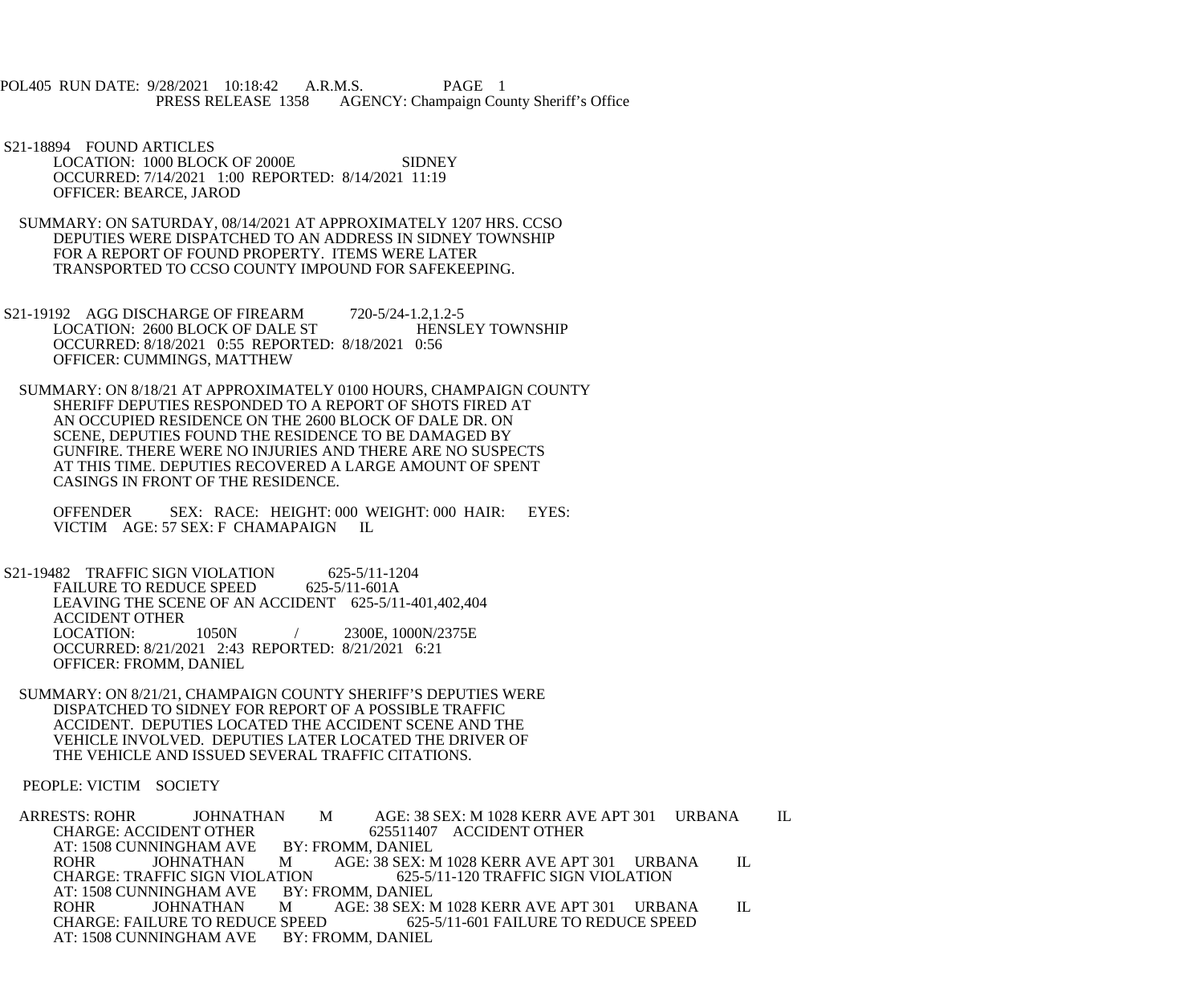POL405 RUN DATE: 9/28/2021 10:18:42 A.R.M.S. PAGE 2<br>PRESS RELEASE 1358 AGENCY: Champaign Cou AGENCY: Champaign County Sheriff's Office ROHR JOHNATHAN M AGE: 38 SEX: M 1028 KERR AVE APT 301 URBANA IL<br>CHARGE: LEAVING THE SCENE OF AN ACCIDENT 625-5/11-401 LEAVING THE SCENE OF AN A CHARGE: LEAVING THE SCENE OF AN ACCIDENT<br>AT: 1508 CUNNINGHAM AVE BY: FROMM. DANIEL AT: 1508 CUNNINGHAM AVE

S21-20709 BATTERY-DOMESTIC 720-5/12-3.2<br>VIOLATION ORDER PROTECTION 720-5/12-3.4 VIOLATION ORDER PROTECTION 720-5/1<br>FALSE POLICE REPORT 720-5/26-1A4 FALSE POLICE REPORT 72<br>LOCATION: HANCOCK ST / SHERMAN ST/N JOHNSON OCCURRED: 9/03/2021 11:00 REPORTED: 9/03/2021 11:02 OFFICER: FERRIMAN, RICHARD

 SUMMARY: RP CALLED TO REPORT A DOMESTIC BETWEEN HER AND HER EX- HUSBAND. RP HAS AN ORDER OF PROTECTION AGAINST HER EX- HUSBAND BUT SHOWED UP TO HIS RESIDENCE UNANNOUNCED. RP SAID AN ARGUMENT TOOK PLACE BETWEEN THEM AND THE EX- HUSBAND HIT HER IN THE FACE. THE EX-HUSBAND ADVISED THE RP SHOVED HIM AND TOOK A SET OF KEYS AWAY FROM HIM. THERE WERE NO INJURIES OBSERVED TO EITHER INDIVIDUAL. THE RP WAS ALLOWED TO GRAB SOME BELONGINGS AND SHE LEFT THE RESIDENCE. THE RP WAS ADVISED TO CALL FOR A POLICE STAND BY IN THE FUTURE.

 PEOPLE: VICTIM SOCIETY OFFENDER AGE: 33 SEX: F OFFENDER AGE: 33 SEX: M VICTIM AGE: 33 SEX: F MAHOMET IL<br>VICTIM AGE: 33 SEX: M LONGVIEW IL VICTIM AGE: 33 SEX: M LONGVIEW

 ARRESTS: MAXWELL ASHLEY D AGE: 33 SEX: F 2006 MIDDLETOWN DR MAHOMET IL PRT 720-5/26-1A4 FALSE POLICE REPORT<br>BY: FERRIMAN, RICHARD AT: 2006 MIDDLETOWN DR

 S21-20807 BATTERY 720-5/12-3 CRIMINAL DAMAGE TO PROPERTY 720-5/21-1<br>HOME INVASION 720-5/19-6 HOME INVASION INTER W/EMERGENCY EQUIP/COMMUNICATI 720-5/26-2<br>LOCATION: 00 BLOCK OF 2300N SOMER TOWNSHIP LOCATION: 00 BLOCK OF 2300N OCCURRED: 9/04/2021 15:25 REPORTED: 9/04/2021 15:27 OFFICER: GABRA, KEROLOS

 SUMMARY: THE OFFENDER ARRIVED AT THE VICTIM'S RESIDENCE AND BEGAN ATTEMPTING TO GAIN ENTRY. THE OFFENDER DAMAGED THE SCREEN DOOR AND BEGAN ATTEMPTING TO PULL THE VICTIM OUT OF THE HOUSE. THE OFFENDER MADE ENTRY INTO THE RESIDENCE AND CONFRONTED THE VICTIM AGAIN IN THE BEDROOM. THE OFFENDER AND VICTIM WENT OUTSIDE WHERE THE OFFENDER DAMAGED THE VICTIM'S PHONE AS SHE WAS ATTEMPTING TO CALL POLICE.

PROPERTY: DAMAGED 1 AIR CONDITIONING UNIT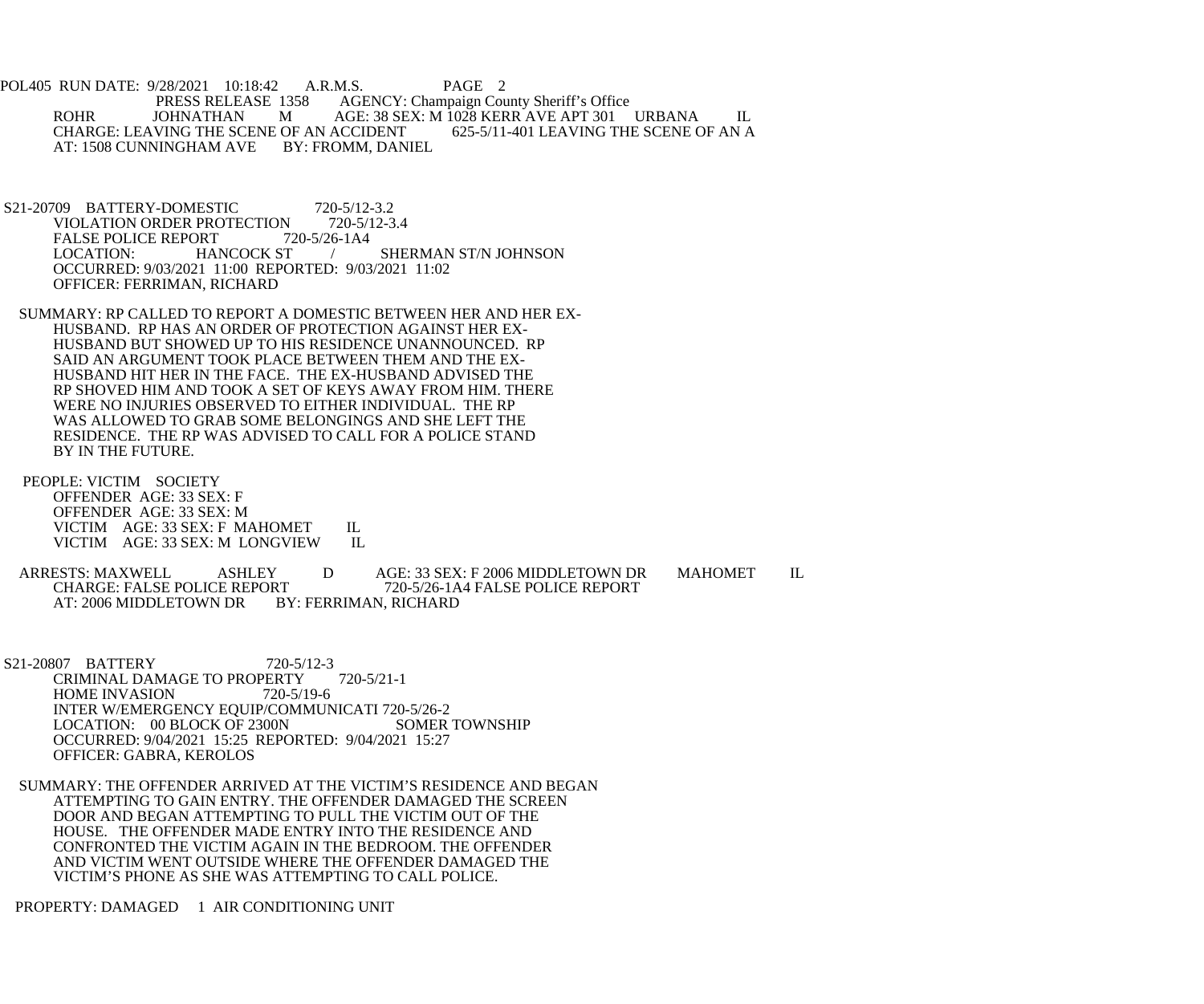POL405 RUN DATE: 9/28/2021 10:18:42 A.R.M.S. PAGE 3<br>PRESS RELEASE 1358 AGENCY: Champaign Cou AGENCY: Champaign County Sheriff's Office DAMAGED 1 CELLULAR PHONE

DAMAGED 1 DOOR / FRAME

PEOPLE: VICTIM AGE: 21 SEX: F URBANA IL

ARRESTS: ERWINE EMILY MARIE AGE: 27 SEX: F 1008 E KERR APT 207 URBANA IL<br>CHARGE: BATTERY 720-5/12-3 BATTERY CHARGE: BATTERY 720-5/12-3 BATTERY<br>AT: 1513 CR 2300N APT 6 BY: GABRA, KEROLOS FERRIMAN, RICHARD AT: 1513 CR 2300N APT 6 BY: GAB<br>ERWINE EMILY MARIE ERWINE EMILY MARIE AGE: 27 SEX: F 1008 E KERR APT 207 URBANA IL CHARGE: CRIMINAL DAMAGE TO PROPER CHARGE: CRIMINAL DAMAGE TO PROPER CHARGE: CRIMINAL DAMAGE TO PROPERTY 720-5/21-1 CRIMINAL DAM<br>AT: 1513 CR 2300N APT 6 BY: GABRA, KEROLOS FERRIMAN, RICHARD AT: 1513 CR 2300N APT 6 BY: GABRA, KEROLOS FERRIMAN, RICHARD<br>ERWINE EMILY MARIE AGE: 27 SEX: F 1008 E KERR APT 207 URBANA ERWINE EMILY MARIE AGE: 27 SEX: F 1008 E KERR APT 207 URBANA IL CHARGE: HOME INVASION 720-5/19-6 HOME INVASION CHARGE: HOME INVASION<br>AT: 1513 CR 2300N APT 6 BY: GABRA, KEROLOS FERRIMAN, RICHARD AT: 1513 CR 2300N APT 6 BY: GABRA, KEROLOS<br>ERWINE EMILY MARIE AGE: 27 SE. AGE: 27 SEX: F 1008 E KERR APT 207 URBANA IL<br>P/COMMUNICATI 720-5/26-2 INTER W/EMERGENCY EQUIP/C CHARGE: INTER W/EMERGENCY EQUIP/COMMUNICATI 720-5/26-2 INTER W/I<br>AT: 1513 CR 2300N APT 6 BY: GABRA, KEROLOS FERRIMAN, RICHARD BY: GABRA, KEROLOS

S21-22057 BATTERY 720-5/12-3<br>LOCATION: EASTERN AVE EASTERN AVE / KERR OCCURRED: 9/17/2021 21:34 REPORTED: 9/17/2021 21:35 OFFICER: REIFSTECK, AMANDA

 SUMMARY: ON 9/17/2021 AT APPROXIMATELY 2134 HOURS, CHAMPAIGN COUNTY SHERIFF DEPUTIES WERE DISPATCHED TO THE INTERSECTION OF EASTERN AVENUE AND KERR AVENUE IN URBANA, ILLINOIS FOR A POSSIBLE DOMESTIC. UPON ARRIVAL, ALL PARTIES WERE GONE AND THERE WAS NOT A VICTIM REPORTING A BATTERY. AT APPROXIMATELY 2230 HOURS, A REPORTING PERSON CALLED INTO METCAD STATING SHE WAS A VICTIM TO THE PREVIOUS CALL AND WANTED TO SPEAK WITH DEPUTIES. DEPUTIES MET UP WITH THE VICTIM AND OBTAINED A STATEMENT FROM HER. THE VICTIM STATED SHE HAD A SMALL MARK, POSSIBLE BRUISE, ON THE RIGHT SHOULDER/CHEST AREA. PHOTOGRAPHS WERE TAKEN OF THE MARK. DEPUTIES LATER MADE CONTACT WITH THE ALLEGED OFFENDER AND OBTAINED A STATEMENT FROM HIM. NO ARRESTS WERE MADE.

 OFFENDER AGE: 20 SEX: M VICTIM AGE: 19 SEX: F CHAMPAIGN IL

S21-22120 BATTERY-DOMESTIC 720-5/12-3.2<br>LOCATION: FOUNTAIN VALLEY FOUNTAIN VALLEY / LIBERTY AV/LIBERTY A OCCURRED: 9/18/2021 16:55 REPORTED: 9/18/2021 16:58 OFFICER: GABRA, KEROLOS

SUMMARY: A MALE AND FEMALE WERE RESIDING TOGETHER IN THE SAME